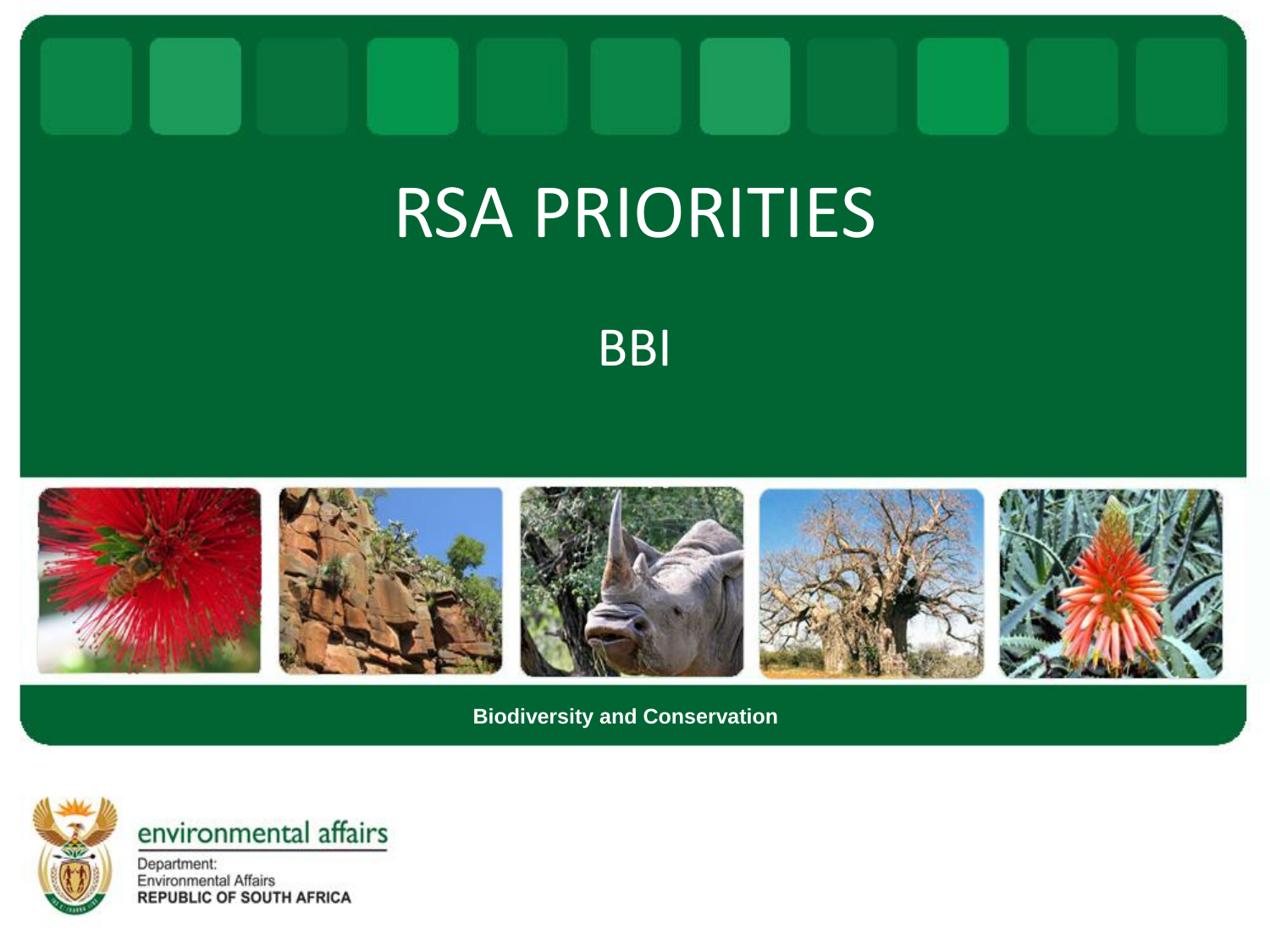## TOP PRIORITIES

- 1. \*Expand the protected area estate across all ecosystems
- 2. \*Strengthen capacity of Biodiversity Stewardship Programme
- 3. \*Sufficient conservation of threatened and useful species
- 4. \*Strengthen the contribution of the natural products sector and the National Biodiversity Economy Strategy (NBES)
- 5. \*Strengthen the contribution of the wildlife sector to the national economy and the NBES
- 6. \*Strengthen the land reform biodiversity stewardship initiative



environmental affairs Department: Environmental Affairs **JC OF SOUTH AFRICA**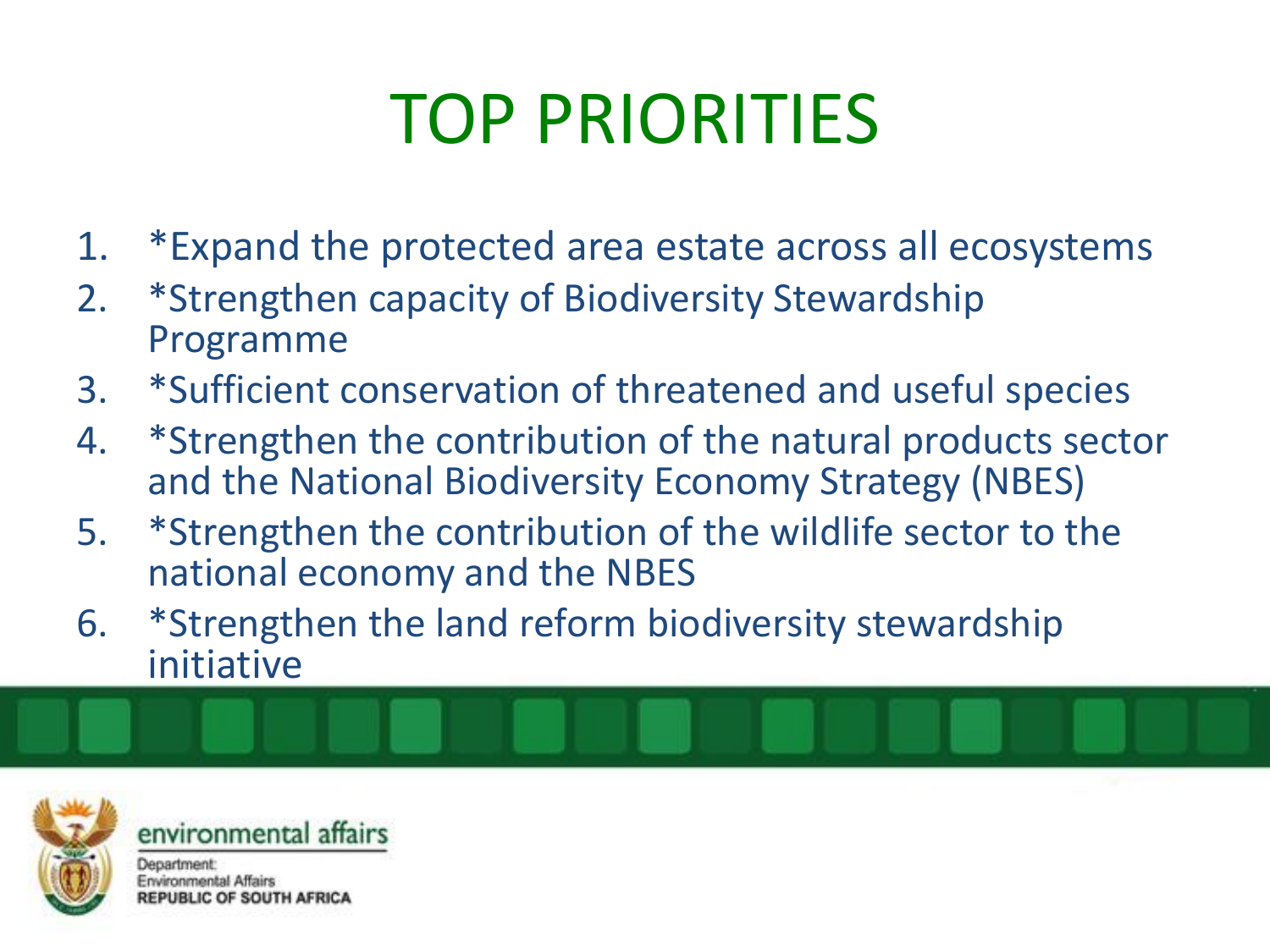## TOP PRIORITIES (Cont)

- \*Strengthen the land reform biodiversity stewardship initiative
- \*Facilitate settlement of land claims in protected areas and the conservation estate
- \*Develop a systematic approach including methods, techniques and expertise for mapping and prioritising ecological infrastructure
- \*Scale up and improve integration efforts to restore degraded ecological infrastructure and maintain ecological infrastructure in good condition
- \*Develop, fund and implement an implementation plan for ecosystem based adaptation in the context of climate change adaptation and sustainable development
- \*Develop new science based tools to inform planning and decision making
- \*Integrate biodiversity into tools being implemented to support environmental decision-making for SIPs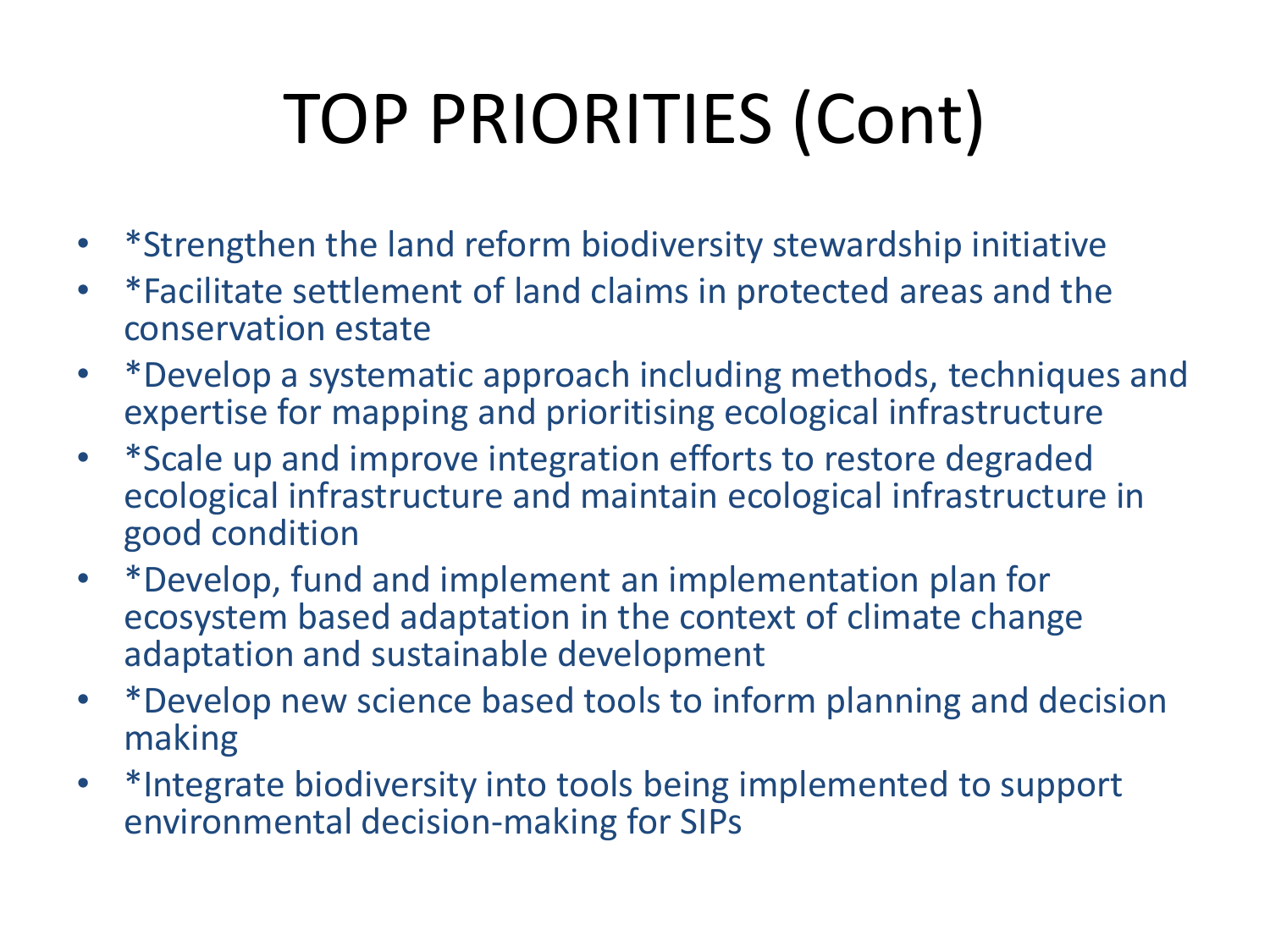## REGIONAL INITIATIVES

- TFCAs
- Regional capacity building and ecosystem restoration
- Youth programme for RSA
- Youth Programme for Africa
- Important biodiversity areas, especially for migratory bird species